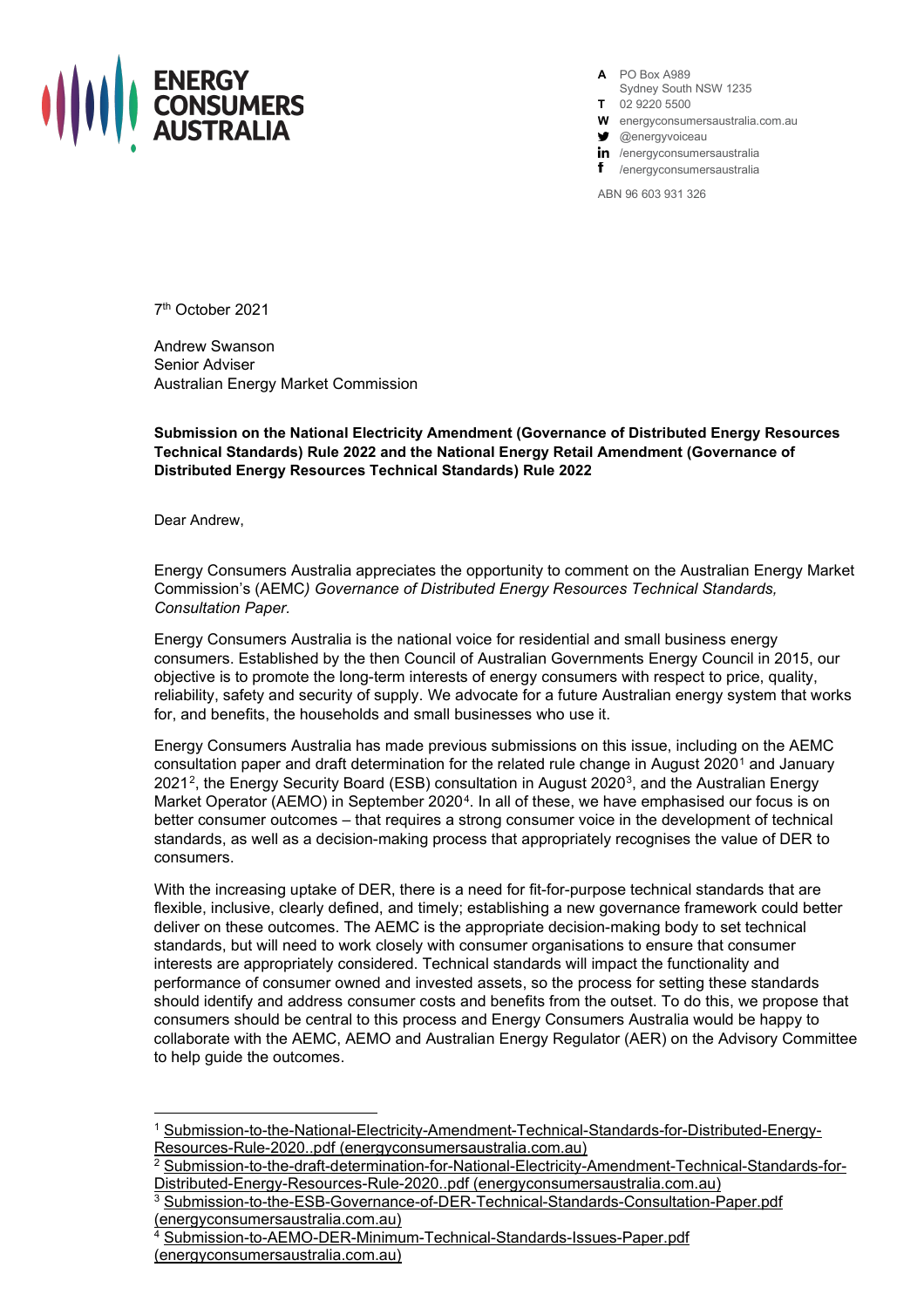

The standards should ensure that they support market developments which could lead to greater participation of small consumers, whilst at the same time taking into account what consumers value, not just the value of DER to grid security and reliability. We are concerned that the National Electricity Objective and the National Energy Retail Objective only apply to the long-term interests of consumers, which narrowly defines consumer interests. We believe that the DER Technical Standards should take a broader view, balancing the need to control DER assets with the costs and benefits to consumers of changing the use of their assets.

We expand on these points below and make additional comments on what the rule change could allow and how governance decisions could be made to address consumer costs and benefits in relation to their DER assets.

#### **We need consumer representation in the advisory committee**

DER are consumer owned appliances and technologies at their premise, so any technical standards imposed on these assets requires a consumer perspective. It is this perspective that needs to be appropriately addressed if DER's system potential is to be realised.

The Consultation Paper proposes that the AEMC should be the decision maker for new and updated technical standards, in collaboration with AEMO and the AER. As Dr Schott identified in her rule change proposal, the current Standards Australia process relies on "technical committees dominated by network service providers and market and regulatory bodies". We propose, given the context of consumer owned assets, that consumers should be a central part of the governance body and proposed advisory committee.

To ensure that the AEMC and the proposed advisory committee gives an adequate focus and representation to consumers, we suggest:

- the AEMC collaborate with Energy Consumers Australia, as well as AEMO and AER in developing and updating technical standards; and
- that the proposed advisory committee provides a balanced representation of consumers.

# **Governance needs to acknowledge consumers as part of the system**

Currently, the assessment framework proposed by the AEMC in the Consultation Paper to assess the rule change proposal does not adequately consider the challenges and opportunities of the rule change for consumers. We would like to see this broadened to ensure overall consumer benefits are recognised and included, as there are advantages beyond security, price and safety that are not currently captured from a consumer perspective, such as potential savings in manufacturing costs. This broadening will also allow disbenefits to consumers to be identified. For instance, when the framework is focused on the system rather than the consumer, it may be desirable to shift increasing costs onto the consumer, which they are unable to mitigate.

A related issue is that technical standards that provide industry functionality are relatively easy to assess, in terms of benefits and costs. Where additional functionality in the technical standards would benefit consumers, the benefits are often hard to quantify as they have not always been monetised in our existing markets and are therefore often rejected on the basis of adding additional costs for industry, which it must be recognised are paid by consumers. If the costs imposed on consumers of poor functionality or externalities such as loss of trust and social licence were also adequately accounted for, smart technologies and devices could have additional functionalities that provide benefits that consumers value.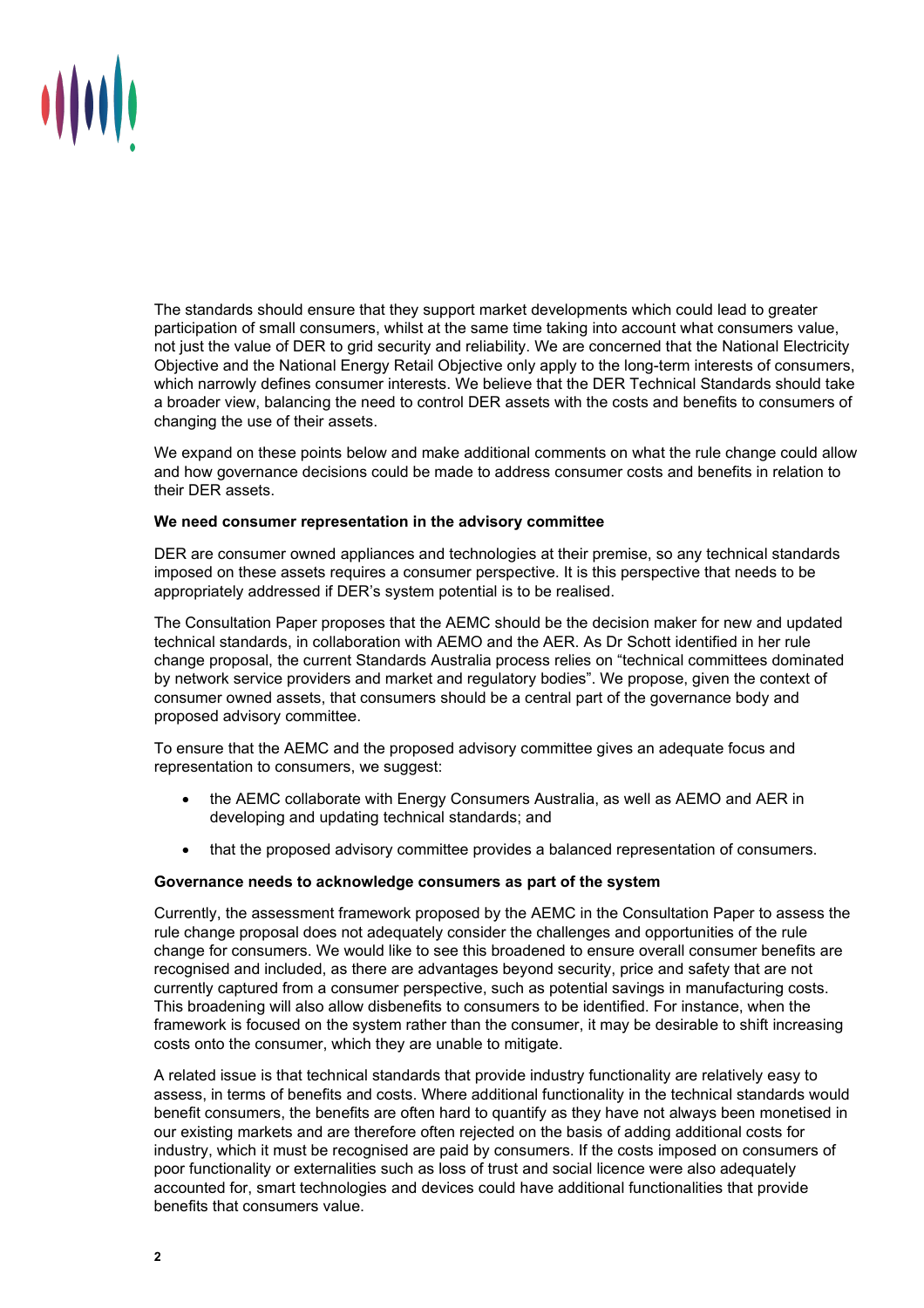

### **There is a need for a new, flexible, approach to DER technical standards**

Like the Energy Security Board, we are concerned that the current rule requirements which develop and implement DER standards lack the ability to respond quickly, flexibly and transparently. The transition of the energy system that is underway will require fit-for-purpose technical standards in relation to DER.

In our view, the current process under Standards Australia is too slow to respond to the technological advancement and changes of a rapidly evolving NEM. These changes mean flexibility becomes a key strength within the standard setting process, ensuring that the standards can respond in a timely way. The standards could also allow for flexibility in their application across the network (if required to address localised concerns), though our preference remains that there should be consistency across jurisdictions. Equally, expanding the coverage of the standards, under the new proposed process, to include considerations outside the current remit of Standards Australia, will enable specifications directly related to the NEM to be identified and addressed. It is for these reasons we agree with Dr Schott's proposal for a rule change to the National Electricity Rules (NER) and National Energy Retail Rules (NERR) in order to keep pace with the evolving market, provide flexibility in approach and broaden the scope of standards to address the specific needs of the NEM. In this context, we propose a subordinate instrument to allow timely iterations keeping pace as the market evolves. This is an optimal alternative to embedding the standards in the current NER which can only be amended through a rule change process.

On a technical note, the AEMC may wish to consider the definition of DER Technical Standards to avoid any overlap with jurisdictional requirements and the process should also allow for the removal of redundant provisions as required.

# **Co-design to enable consumer-orientated decisions on DER technical standards**

It is important to recognise the traditional way of approaching an issue of this type is to take a technological and systems approach. However, consumers do not use these assets in a purely economically efficient or technologically practical way, but rather based on their own needs and as part of daily functioning and wellbeing. It is for these reasons we propose co-design as an alternative approach to enable decisions around DER technical standards be focused on the end-user consumer. This method is founded in design thinking, a process of human centered creative problem solving.

The ESB Maturity Plan Pilot Co-Design Knowledge Share Report<sup>[5](#page-2-0)</sup> demonstrated the value of taking this approach, which ultimately helped inform the ESB's Post 2025 final recommendations. What we see with the Knowledge Share Report is that technological considerations are important but equally so are a myriad of perspectives based on design thinking that is consumer orientated. In order to ensure the standards are inclusive of consumer values and perspectives, we propose the co-design process used in this report to explore the complex challenge of minimum demand be applied in this context of DER technical standards. This would allow the problem, issue or proposal and refined solutions or suggested standards, to be grounded in consumer centricity.

A related point is the increasing value of public interest technologists $6$  within this space. Combining technological expertise with a public interest focus, in this context, positive consumer outcomes, can be helpful in identifying technological issues while at the same time acknowledging impacts either cost or benefit for the end-user consumer. As DER integration increases in the community, this perspective

<sup>5</sup> [https://prod-](https://prod-energycouncil.energy.slicedtech.com.au/sites/prod.energycouncil/files/ESB%20MPP%20CoDesign_Knowledge%20share%20report_Final.pdf)

<span id="page-2-0"></span>[energycouncil.energy.slicedtech.com.au/sites/prod.energycouncil/files/ESB%20MPP%20CoDesign\\_K](https://prod-energycouncil.energy.slicedtech.com.au/sites/prod.energycouncil/files/ESB%20MPP%20CoDesign_Knowledge%20share%20report_Final.pdf) [nowledge%20share%20report\\_Final.pdf](https://prod-energycouncil.energy.slicedtech.com.au/sites/prod.energycouncil/files/ESB%20MPP%20CoDesign_Knowledge%20share%20report_Final.pdf)

<span id="page-2-1"></span><sup>&</sup>lt;sup>6</sup> [Public-Interest Technology Resources \(public-interest-tech.com\)](https://public-interest-tech.com/)